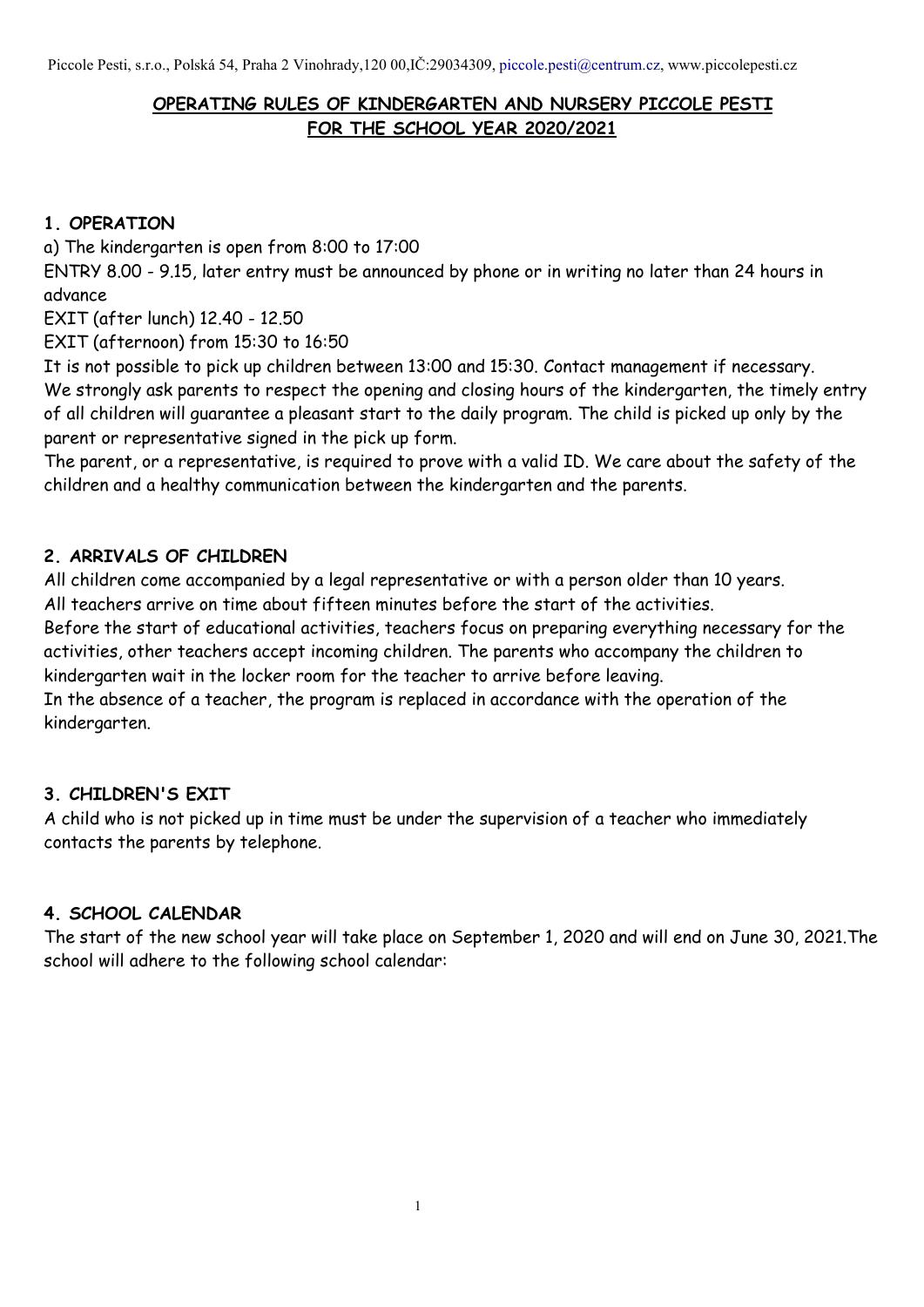#### Annual Plan 2020/2021

|                    | <b>Annual Plan 2020/2021</b>     | 30/6/2021      |
|--------------------|----------------------------------|----------------|
|                    |                                  |                |
|                    |                                  | 1.7.-18.7.2021 |
| Date               | Description                      | $19.7 -$       |
| 1/9/2020           | New school year (8:00 - 17:00)   | 31.8.2021      |
| 28/09/20           | Public holidays - closed         |                |
| 16.-17.11.2020     | Public holidays - closed         |                |
| December will be   |                                  |                |
| told               | <b>Christmas Final Show</b>      |                |
| 18/12/2020         | Term Ends                        |                |
| 21.12.-3.1.2021    | Christmas Holidays               |                |
| 4/1/2021           | School opens after Christmas     |                |
| 22.3. - 31.3. 2021 | Individual meetings with parents |                |
| 1.4 .- 5.4.2021    | Easter Holidays - closed         |                |
|                    | Registration for the New school  |                |
| 1.-30.4.2019       | year                             |                |
| may 2021           | School trip                      |                |
|                    | Registration for the Summer      |                |
| may -june 2021     | school                           |                |
| will be told       | <b>Final Show</b>                |                |
|                    |                                  |                |

| 30/6/2021        | Term Ends                  |
|------------------|----------------------------|
|                  | Summer Holidays, Half term |
| 1.7. - 18.7.2021 | break                      |
| $19.7 -$         |                            |
| 31,8,2021        | Summer school              |
|                  |                            |

## **5. CLOTHING**

Children should wear comfortable clothing suitable for staying in kindergarten / nursery school. The school will provide a list of clothes for indoors and outdoors. Replacement clothing will be stored in a closet with the child's name, clothing for staying outside will remain in the reception room inside the bag with the child's name. All clothing and footwear MUST be signed; in the event of loss or exchange of unsigned items, the kindergarten will not be obliged to deal with the matter.

### **6. ATTENDANCE AND ABSENCE**

a) Attendance is determined by contract and it is possible to increase it during the year according to the needs of parents and according to the capacity of the school. Part of attendance is the so-called adaptation period, which is conducted under the professional supervision of an experienced teacher. This period can last from one to two weeks. We want both children and their parents to feel in the good hands of a professional and considerate team of teachers.

b) Absence: Unused days can be replaced only in the same week, or after agreement with the kindergarten director. In case of absence for more than 5 days due to illness, or in case of antibiotic treatment, it is necessary to present a medical certificate of the child's current condition (confirmation is no longer mandatory, therefore we count on the good will of parents to obtain this document). Only healthy children are admitted to kindergarten, the teacher is entitled not to admit a child if he shows signs of a viral disease, coughs, has a temperature or had a temperature higher than  $37.5 \degree$  C, vomits,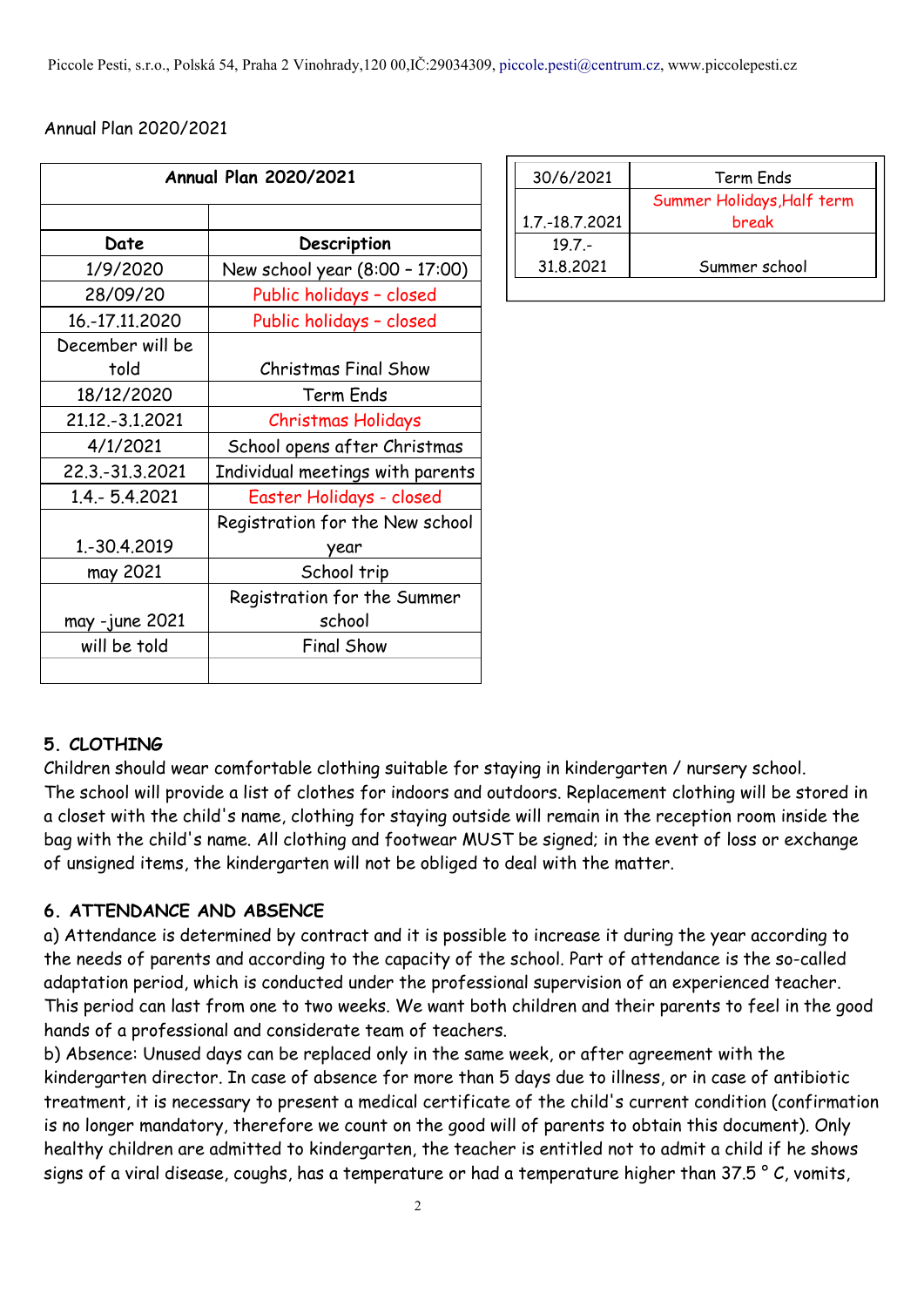Piccole Pesti, s.r.o., Polská 54, Praha 2 Vinohrady,120 00,IČ:29034309, [piccole.pesti@centrum.cz,](mailto:piccole.pesti@centrum.cz) www.piccolepesti.cz

has intestinal or had intestinal problems the previous day or night., or has lice or nits. Please be considerate of children who are healthy or have reduced immunity.

# **7. CATERING**

The price of meals is included in the price of tuition. In order to be refunded for meals, it is necessary to check out lunch no later than 12:30 the day before, in writing to piccole.pesti@centrum.cz or by phone at +420739518913 or +420731034050. An unannounced lunch can be picked up at the kindergarten between 12-12.30.

# **8. INSURANCE**

The school provides complete liability insurance, for intentional or unintentional damage to property, loss of items at the school site and health insurance in case of injury. The school does not take responsibility for the toys and everything that children bring from home.

# **9. SCHOOL TRIPS, EXCURSIONS**

a) These trips are provided by public transport, private carrier or school minibus. By signing these operating rules, the parent approves this service.

# **10. PRESENCE OF PARENTS DURING THE KINDERGARTEN**

This is allowed only during the period of adaptation of new children or after the agreement with the school management.

# **11. SCHOOL - PARENT MEETING**

a) Parental meetings: teachers provide information on: - curriculum, child behavior, project proposals; school year organization, presentation of extracurricular activities, etc .; parents' suggestions will be heard and analyzed. The dates of the meetings are set by the school management and communicated to the parents via e-mail.

b) social networks: through our closed group on Facebook we provide general information and photos during the daily program.

c) School notice board: here you will find information such as the program, menu, extra activities and general notices.

d) Photoshooting: we ask for your permission to shoot your children. All material will be used for kindergarten purposes only.

In case of family situations that may cause the child problems or a change in behavior, it is advisable to inform the school. The kindergarten guarantees maximum discretion of the received information.

# **12. HYGIENE RULES**

a) It is strictly forbidden for children to use chewing gum or lollipops on the premises of the kindergarten for safety reasons.

b) Food that is not supplied by the kindergarten cannot be consumed on the premises of the kindergarten.

c) Birthday celebrations may be celebrated only after agreement with the management regarding the date and type of diet. In cases of special diets for children, all diets are adapted to meet the dietary needs of the child.